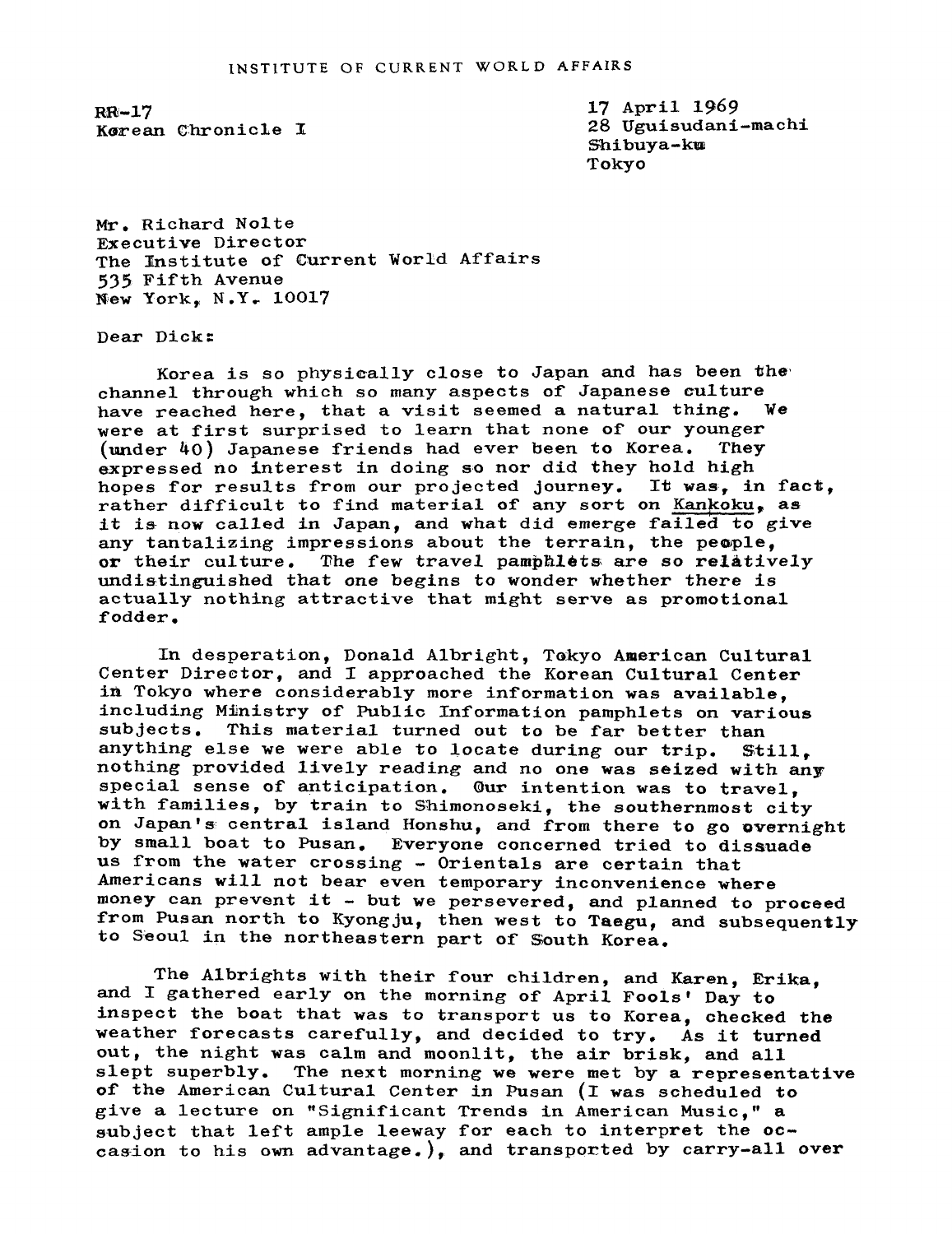the frequently unpaved and always jostling roads of suburban Pusan to a resort hotel on the Sea of Japan. It took some time to convince our hosts that we had something less grand and more central in mind, but soon we were on our way again to a distinctly unglamorous Korean inn a block from the Cultural Center. It was equipped with the ondol rooms which are as basic to Korean life as tatami used to be to the Japanese. The ondol floors are invariably covered with linoleum of an attractive mustard-orange color, and one sleeps almost directly on them. Beneath the surface runs a series of flues through which hot water is circulated maintaining a constant radiant heat which was, for this time of year, a little excessive. A light quilt goes on the linoleum surface and an extremely heavy quilt over the sleeper. Very firm "pillows" filled, probably, with rice husks complete the sleeping apparatus. No shoes or slippers are allowed.

Most of the day was consumed in transport, eating (at an international sailors' bar where children were quite obviously a rarity and tattoos were not), trying to find adequate tape equipment for my late afternoon lecture. and making arrangements for the coming days. I will postpone reporting on the lecture since the Pusan talk along with another in Seoul provided a very substantial counterbalance to some impressions gained in other ways. The evening was spent in reviewing our sketchy historical orientation and jotting down some impressions from the day

## \*\*\*\*\*\*\*\*\*\*\*\*\*\*\*\*\*\*\*\*\*\*\*\*\*\*\*\*\*\*\*\*\*\*

Korea has an ancient but not imposing history, By the first century  $A_{\star}D_{\star}$ , three kingdoms coexisted in the peninsula which extends almost directly south from Manchuria and has a land area of approximately  $85,000$  square miles. (A little less than half of this is included in the Republic of Korea  $(ROK)$  where  $30,000,000$  South Koreans now live.) The Silla Dynasty emerged as a unifying force during the 7th century, forcing its eastern and northern competitors (Paikje and Kguryo) to capitulate by means of a continuing alliance with Trang China. The capital of the Silla empire was Kyongju, roughly comparable in import to Nara in Japan. In 918, the Unified Silla period gave way to the Koryo Empire from which the foreign name for the country was derived. This was followed in 1392 by the Yi Dynasty when General Yi Song-gye took control, substituting Confucianism for Buddhism and instituting other reforms through a bloodless coup d'état.

Throughout its history. Korea has been plagued by incessant invasion from Japan, Mongolia, and Manchuria. One of the most devastating was the Japanese invasion of 1592-98 which left the country in ashes (Korean historians point out, however, that this invasion also marked the world's first use of iron-clad ships developed by Admiral Yi Sun-sln. These are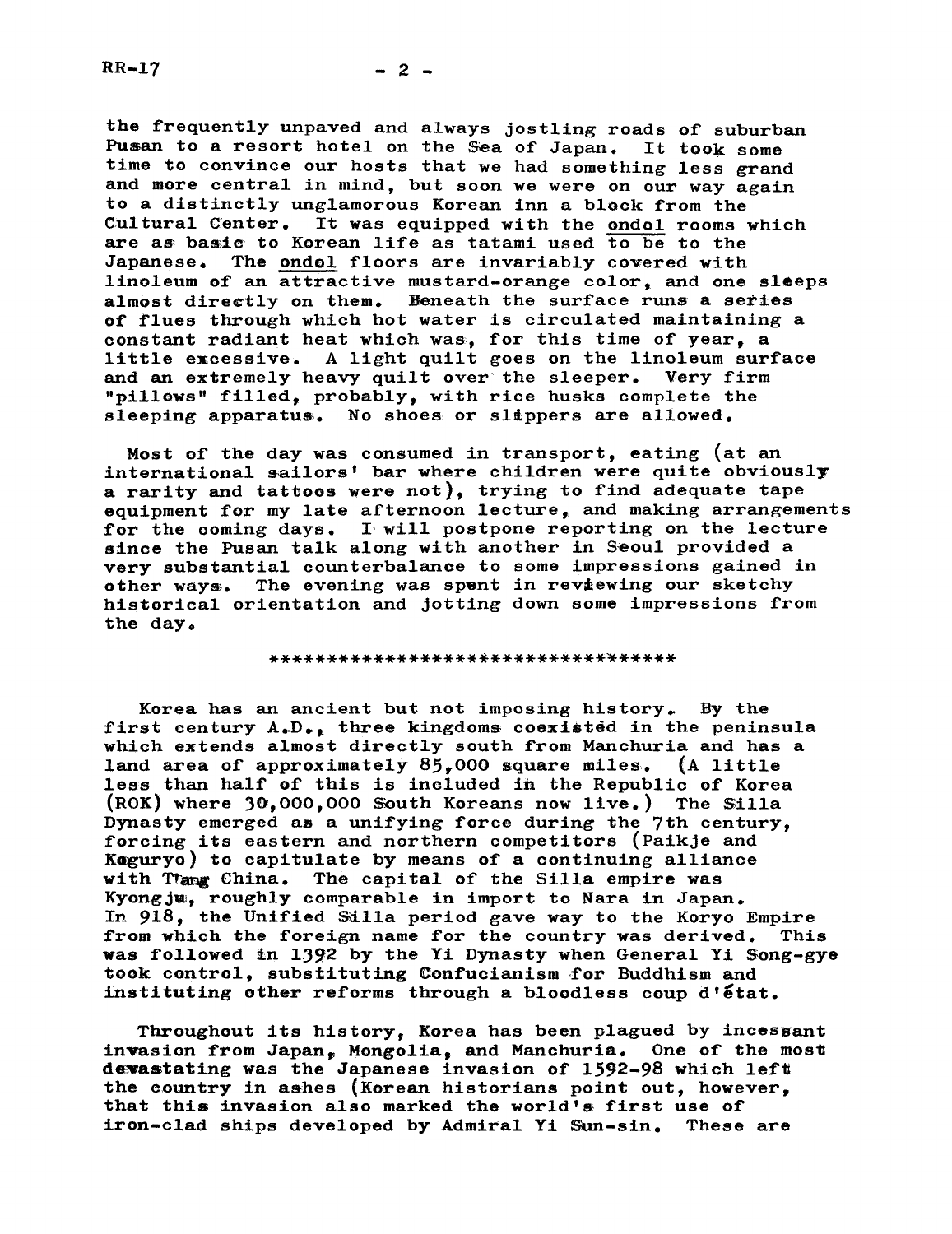$RR - 17$  - 3 -

said to have "crushed" the Japanese fleet.). The manv foreign incursions resulted in the destruction of a vast majority of Korea's historical monuments, in contrast to Japan where so much was saved by the island's natural insularity. Even the Second World War thanks to the enlightened counsel of Edwin O. Raischauer left Japanese monuments and historical treasures intact. Japanese use of the peninsula during the Russian-Japanese War resulted in annexation in 1910, and to a series of stringent repressive measures. The royal family was obliged to intermarry with the Japanese Imperial Family, and an entire structure of Japanese-run schools, severely restricting the opportunities for Koreans to obtain higher education, was instituted. Elementary and vocational education were stressed and Japanese became the offical language. The use of Korean in written or spoken form was actively discouraged. These factors taken together resulted in the fact that, by  $1945$ ,  $78\%$  of the adult population was illiterate. After the Second World War, the Japanese withdrawal was "facilitated" by Russian control of the North and AMerican control of the South, the Korean War followed, and more still threatens. Not a happy picture.

Certain puzzling aspects of Korean culture are said to stem from a deliberate "cult of weakness." Writing in The Art of Korea, Evelyn McCune refers to the tactics of "withdrawal. nonaction, nonresistance, and non-interference," in defense of which the Koreans observe that "low determines high." Silence is used "as a tool of communication," and a determined lack of response may often ensue when the frustrated Westerner expects, at the very least, a minimum commitment from his Korean counterpart. This facet of Korean psychology came to mind recently when the Japanese newspapers reported a record long meeting of the UN - North Korean Military Armistice Commission in Panmunjom: <sup>11</sup> hours and <sup>35</sup> minutes. The last four hours was apparently spent in complete silence when the US Chief Negotiator refused to speak in what he considered to be <sup>a</sup> violation of normal protocol.

In Pusan, one is struck immediately by the relative rudiment arimess of life. The buildings are generally low, stucco structures completely barren of architectural grace.<br>Windows are dirty, the streets noisy with people, and buildings<br>that hint at a prosperous interior are festooned with bristling<br>masses of barbed wire and sharpend a sweet Taiwanese variety and expensive by Korean standards.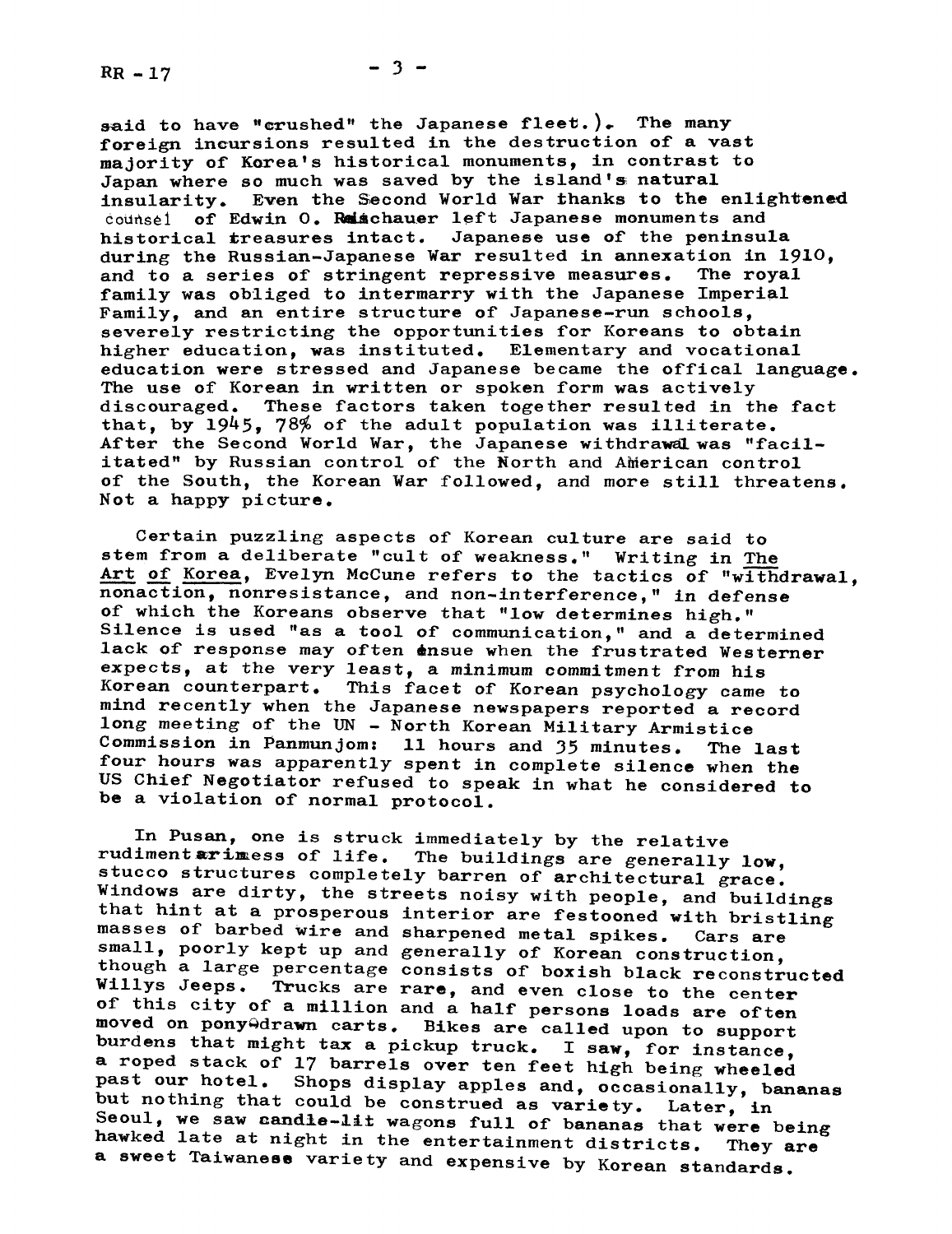Apparently, friends and lovers, having had <sup>a</sup> few drinks, may grow rash enough to buy bananas as a treat during a night on the town. Wood, and bamboo in particular, was little in evidence either in its natural state or as a building material. There is, in fact, almost a complete absence of trees in the city or on the surrounding hills.

Inquiry revealed- and observations later confirmedthat over 75% of Korea has been denuded of trees. The causes are many, but at root is stubborn poverty. Timber comprises the most directly available natural resource in a depressed area. Charcoal-burning trucks were in use for decades and the Japanese developed a method of producing fuel from pine tree roots. After the 1945 liberation, there was no central authority, no ownership of the land, and the impoverished population stripped the hills bare of timber.for heat and building supplies. Defoliation was also used in response to guerrilla activities and during the Korean War. The result is a staggering succession of mile after mile of almost totally bald hills and valleys, where the careful terracing cannot erase ones impression of bitter unnaturalness. Reforestation has begun, but the job is so large and financial resources so apparently limited that it seems virtually hopeless. 0nly small borders of pines (sol namu) possibly thirty or forty yards wide have been spared and still surround tombs and temple sites, but these are enough to indicate how luxurious the landscapemight have been in better times. Need has by no means been eradicated, and I noticed that in areas where young trees had reached <sup>6</sup> or <sup>7</sup> feet in height, that all branches save those at the top have already been cut. National "Arbor Day" and organizations like the "Pine Tree Club of Pusan" have their work cut out - and may well have it cut down.

The most striking appearance is certainly made by the police and military personel. Neatly dressed, richer in pride and authority than their fellows, they displayed none of the rough casualness that seemed to be the male norm. The women were notably more robust than their Japanese counterparts, less<br>obviously self-deprecating or retiring in the presence of men. The Ministry of Public Information publication on education<br>claims that Korean women enjoy now a greater degree of freedom<br>and more opportunity for education than their sisters in other<br>Asian countries, but this has not al for centuries, the emergence of women's education as a strong force could be particularly ornucial.

As mentioned above, the Japanese occupation discouraged the use of the Korean language and finally, in 1941, banned its use altogether. Chinese ideograms were used exclusively during much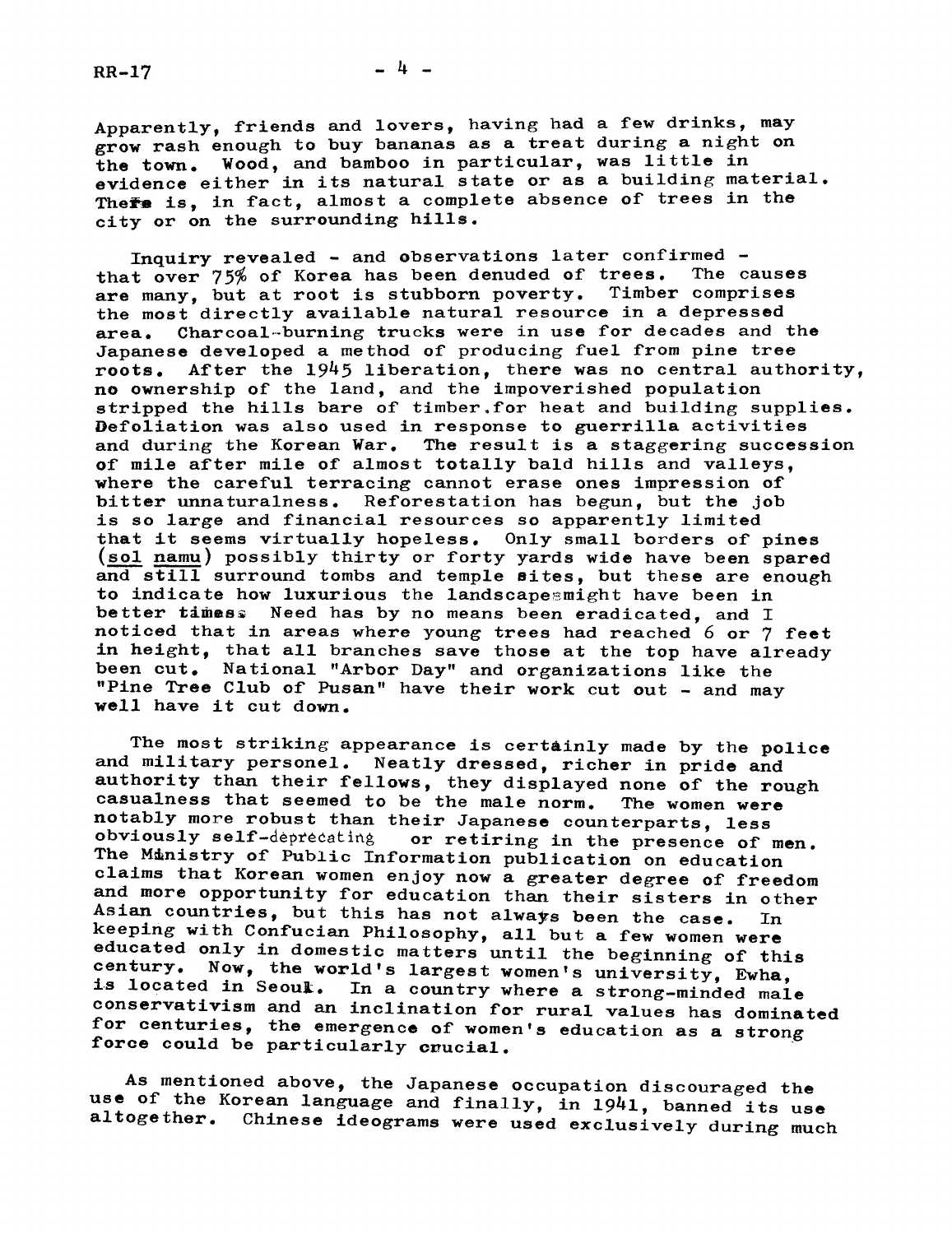of Korea's history. At the end of the 7th century, Solch'ong<br>invented a system of terminal svllables called idu. This invented a system of terminal syllables called idu. device, analogous to the Japanese hiragana, served to link and amend ideograms in a way appropriate to the indigenous language. Hangul, a phonetic alphabet of 28 symbols was developed by King Sejong in 1443, during the early part of the Yi Dynasty, and this substantially widened the opportunities for education and stimulated literary activity. There were surprisingly few Chinese characters visible as we travelled, even in rural communities, though Chinese derivative words can be frequently detected in Korean conversation. On signboards and in printed matter, hangul is used almost exclusively. This made a striking contrast with Shimonoseki, our port of embarkation in southern Japan, where signboards are almost exclusively written in  $kanji$  (ideograms). We found everything vastly facilitated by the fact that almost all Koreans over 35 speak Japanese easily, though not always with pleasure. be extremely difficult for the English-speaking tourist. Very<br>few persons outside of Seoul seem to speak even a word of<br>English, and the Romanization of Korean words is confusing and<br>inconsistent. On the other hand, it sho

The Silla Dynasty mentioned above is actually pronounced,<br>curtly, "shira." The names of famous cities and shrines may also appear in several variants: KyOngju, Kyungju; Sokkulam, Sokkulam, Sokkalum; Bulgok-sa, Pulkoksa; etc. It was some consolation to learn that even within the hangul system itself there consolation to learn that even within the hangul system itself<br>there is considerable variation, similar, it is said, to that<br>prevailing in Elizabethan England. The covernment because is issued standard spelling. Instand, the government has rece prevailing in Elizabethan England. The government has recently have not yet filtered down into general use. have not yet filtered down into general use. There seem to be<br>good prospects for standardization of the Korean language now<br>- it is already more apparently managely it is already more apparently manageable than the Japanese<br>stem which is still a malageable than the Japanese system which is still a melange of three quite separate systems<br>- partly as a result of growing paties. partly as a - partly as a result of growing national pride. Korean digni-<br>taries visiting Japan are required to was referent dignitaries visiting Japan are required to use interpreters even<br>though they can all, necessarily, speak fluent Japanese. taries visiting Japan are required to use interpreters even

spicy than Japanese, including 10 vowels, and 11 diphthongs<br>as well as highly aspirate consonants. Cand 11 diphthongs The language, as sound, is substantially more subtle and<br>cy than Japanese, including 10 reseal as well as highly aspirate consonants. Such variety is a con-<br>sistent feature of the neonlals terminational variety is a consistent feature of the people's temperament and their cooking<br>as well. A curious and oft-repeated ritual tool. as well. A curious and oft-repeated every time we came into contact with ordinary Korean almost The women, whether maids, grandmothers, or waitresses, tried<br>to physically capture our 2 year old daughter Frike contact with ordinary Korean people. to physically capture our 2 year old daughter, Erika. Their<br>actions were, of course, well intentional erika. Their actions were, of course, well intentioned, but they were not<br>satisfied with holding, and invenieble to the were not satisfied with holding, and invariably tried to carry her to<br>some remote corner and, crouching darm that is carry her to some remote corner and, crouching down, to infold her - to<br>surround her as effectively as their bull her - to surround her as effectively as their bulk would allow. Erika<br>was unaccustomed to such maneuvers and it would allow. Erika was unaccustomed to such maneuvers and it proved traumatic<br>for everyone. This type of approach on the part 10 K for everyone. This type of approach on the part of Korean<br>women was so overt compared with anything we had come across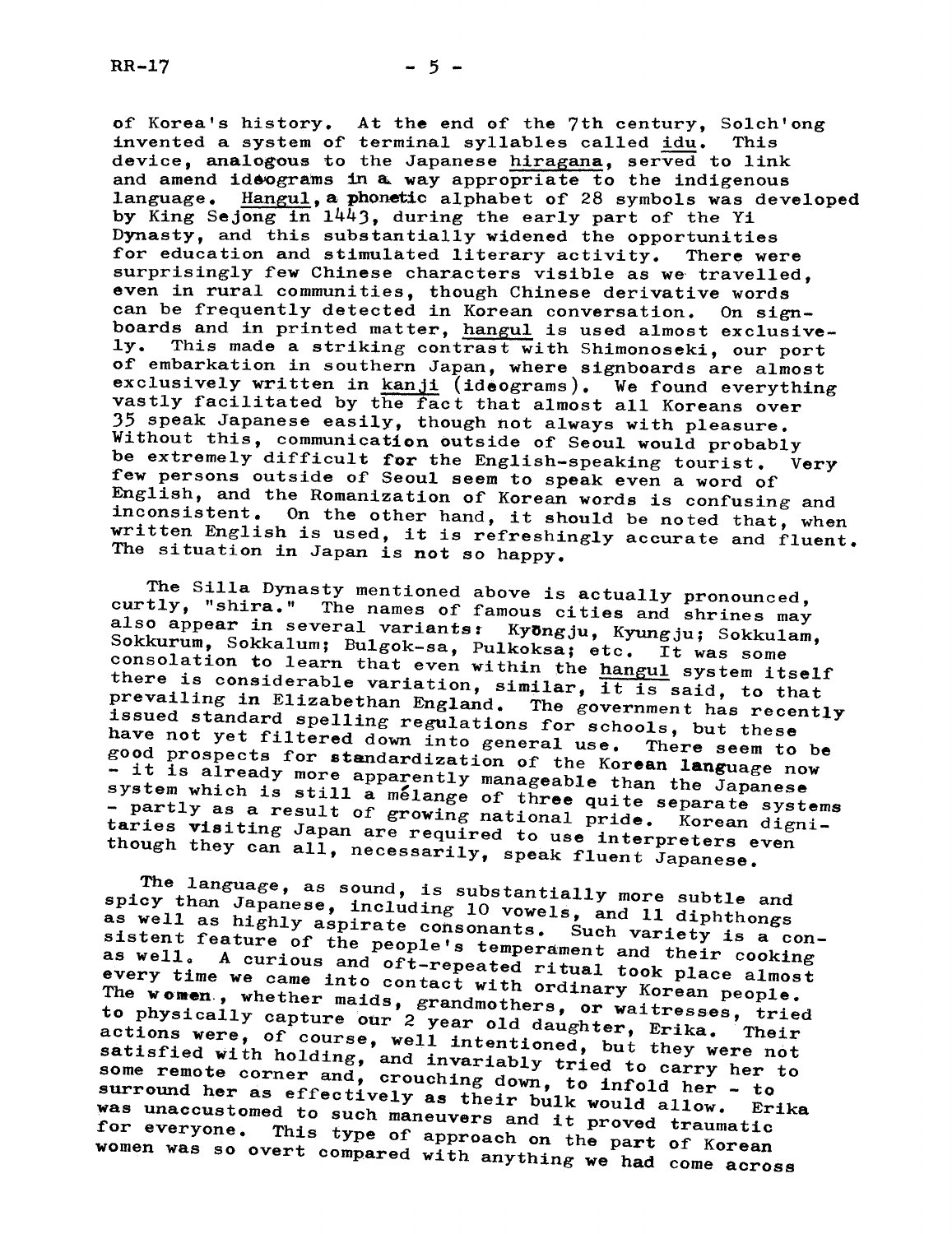are blond) in particular. As we prepared to leave the Korean in Pusan, hoards of school children mobbed the entrance way for a glimpse, touched the relatively pale faces and heads, and could hardly be driven away even by energetic (characteristically), rough treatment from the hotel employees.



Erika escaping from one of her hourly, good-natured assailants. (this one in Kyungju).

Everywhere one travels in Korea, brown earthenware pots two to three feet high are in evidence. They are filled with the Korean version of miso for soup or with kimchi, the staple pickles so essential to life there. There are two varieties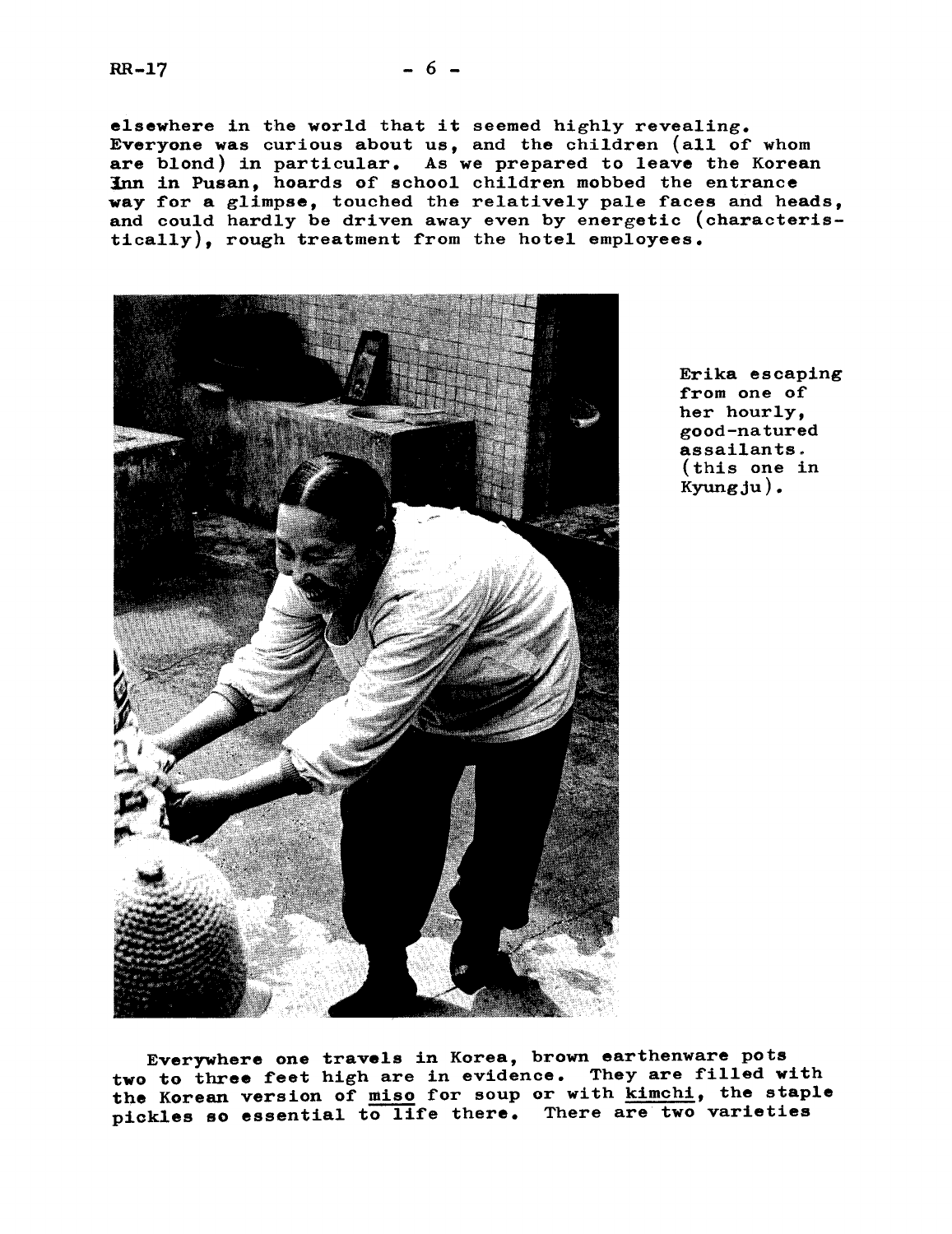of kimchi (at least): a potent, sometimes searing type for winter made from cabbage, turnips, and the Oriental radish (18 inches long by 5 or 6 in diameter, it is known as daikon in Japan), and another light, summer sort, consisting of cucumbers floating in a vinegary soup. Travelling in the spring brought us the bonus of being served both winter and summer forms, along with the five or six other supplementary dishes that can accompany their meals. The other relishes, served nold and in ample quantities, were both less strong and less appealing than the distinctive kimchi (pronounced  $\bar{H}$   $\mathbf{k}\oplus\mathbf{m}$  bhadV). Rice, basic to the Oriental diet everywhere, is garnished in Korea with small quantities of greens and with beans (of the kidney variety), and frequently accompanied by a hot soup similar to the Japanese miso but less strongly flavored. A favorite main dish which we sampled as often as practical was bulgogi, pronounced and sometimes spelled "pulkoki." Thin slices of beef (or in other versions other meats, particularly pork) are marinated in oil, soy sauce, pepper, sugar, chopped green onion, and sesame seed, broiled over a charcoal brazier and redipped in the marinade just before eating.  $Cho$  ("chopsticks") are regulation. The hot green tea that comes at the close of such a enerous meal, does little to relieve the temperature in one's mouth, and its touch can at times be almost painful, depending on how much hot pepper one's gums and tongue have been subjected to. Still, it is excellent stuff, and a welcome contrast to the bland taste of most Japanese foods.

Contrasts with Japanese life were, of course, the most noticeable for us. It seemed almost unnatural not to see the incessant bobbing of heads that bowing occasions, and certainly surprising to find sandbagged bunkers in front of official buildings in Pusan. It is unlikely that guerrillas could realistically be expected to penetrate so far south, and<br>one wonders for whose benefit they were constructed. Traditionone wonders for whose benefit they were constructed. al dress looks to be dying out in Korea as well as Japan, and one rarely finds men in their baggy, bloused trousers. Oniy twice did I see the extraordinary traditional hat, a broadbrimmed, black construction not unlike the brimmed cap that Vatican residents sometimes wear, but equipped as well with a Quaker-Oats-box-shaped cylinder over the crown, and all made from a semi-transparent, stiff, black net. The chogori are worn in approximately the same proportion that Japanese women still wear kimono: (more in rural areas), but the Korean costume - short, close-fitting jackets with vividly-colored, long, flowing skirts - is far more attractive. It allows and probably has promoted a more free mode of movement as compared with the restrictive wrappings of the  ${\underline{\text{kimono}}}}$ , and functions far probably has promoted a more free mode of movement as conwith the restrictive wrappings of the kimono, and function wore as an addition to the landscape than as a component.

As mentioned at the outset, we had been unable to find attractive material on Korean arts at the Cultural Center in Tokyo and at bookshops. The situation was not much improved in Pusan or even in Seoul. We left for Kyungju still in doubt as to what, if anything, we would find of absorbing interest,<br>but the country-side was immediately captivating. It contrastbut the country-side was immediately captivating. ed diametrically with impressions collected in Pusan. Houses